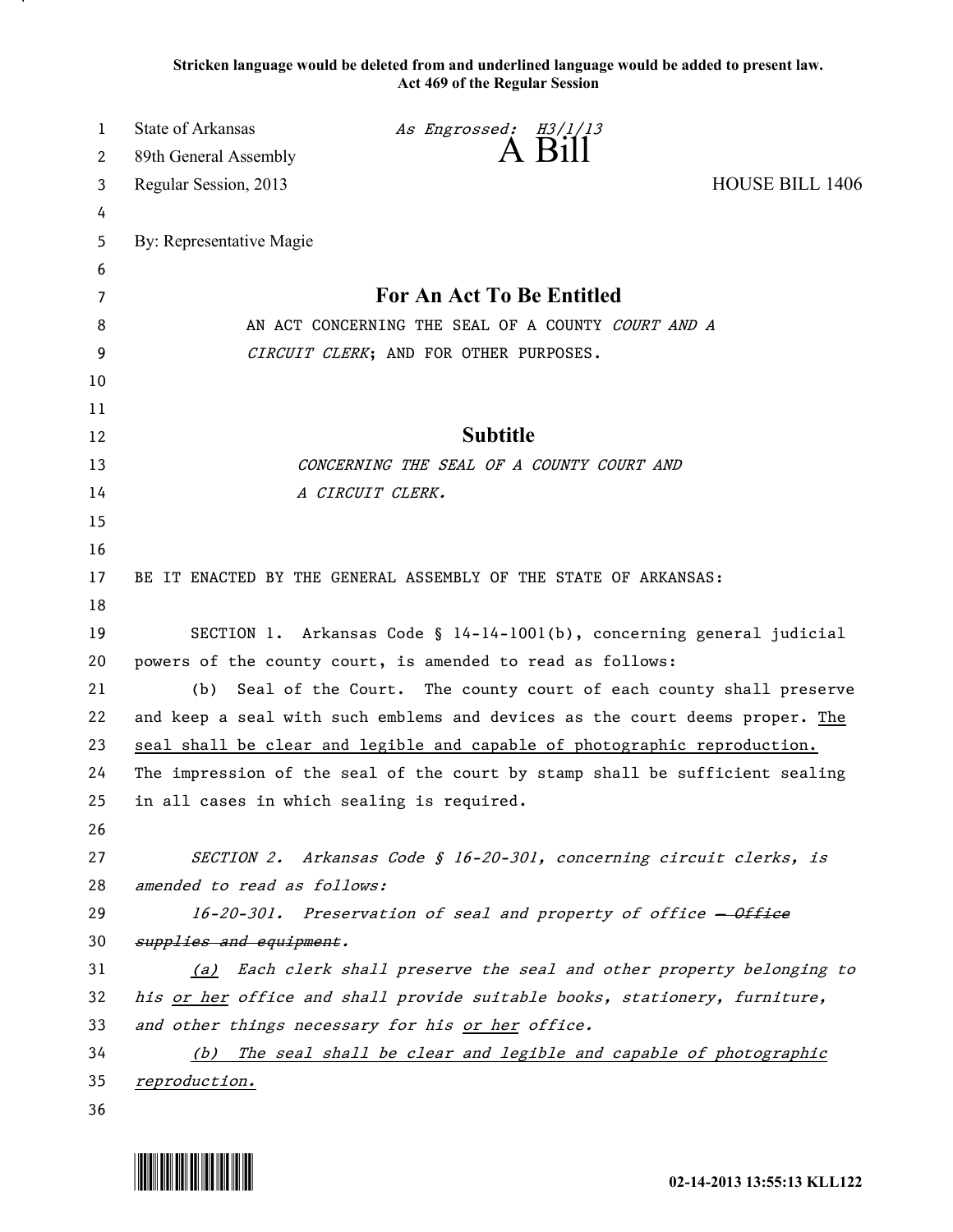| $\mathbf{1}$     | /s/Magie             |
|------------------|----------------------|
| $\mathbf{2}$     |                      |
| $\mathbf{3}$     |                      |
| $\overline{4}$   | APPROVED: 03/21/2013 |
| $\overline{5}$   |                      |
| $\boldsymbol{6}$ |                      |
| $\overline{7}$   |                      |
| $\,8\,$          |                      |
| $\overline{9}$   |                      |
| $10\,$           |                      |
| $11\,$           |                      |
| $12\,$           |                      |
| $13\,$           |                      |
| $14\,$           |                      |
| 15               |                      |
| $16\,$           |                      |
| $17\,$           |                      |
| $18\,$           |                      |
| $19\,$           |                      |
| $20\,$           |                      |
| 21               |                      |
| 22               |                      |
| 23               |                      |
| 24               |                      |
| 25               |                      |
| $26\,$           |                      |
| 27               |                      |
| 28               |                      |
| 29               |                      |
| 30               |                      |
| 31               |                      |
| 32               |                      |
| 33               |                      |
| 34               |                      |
| 35               |                      |
| 36               |                      |